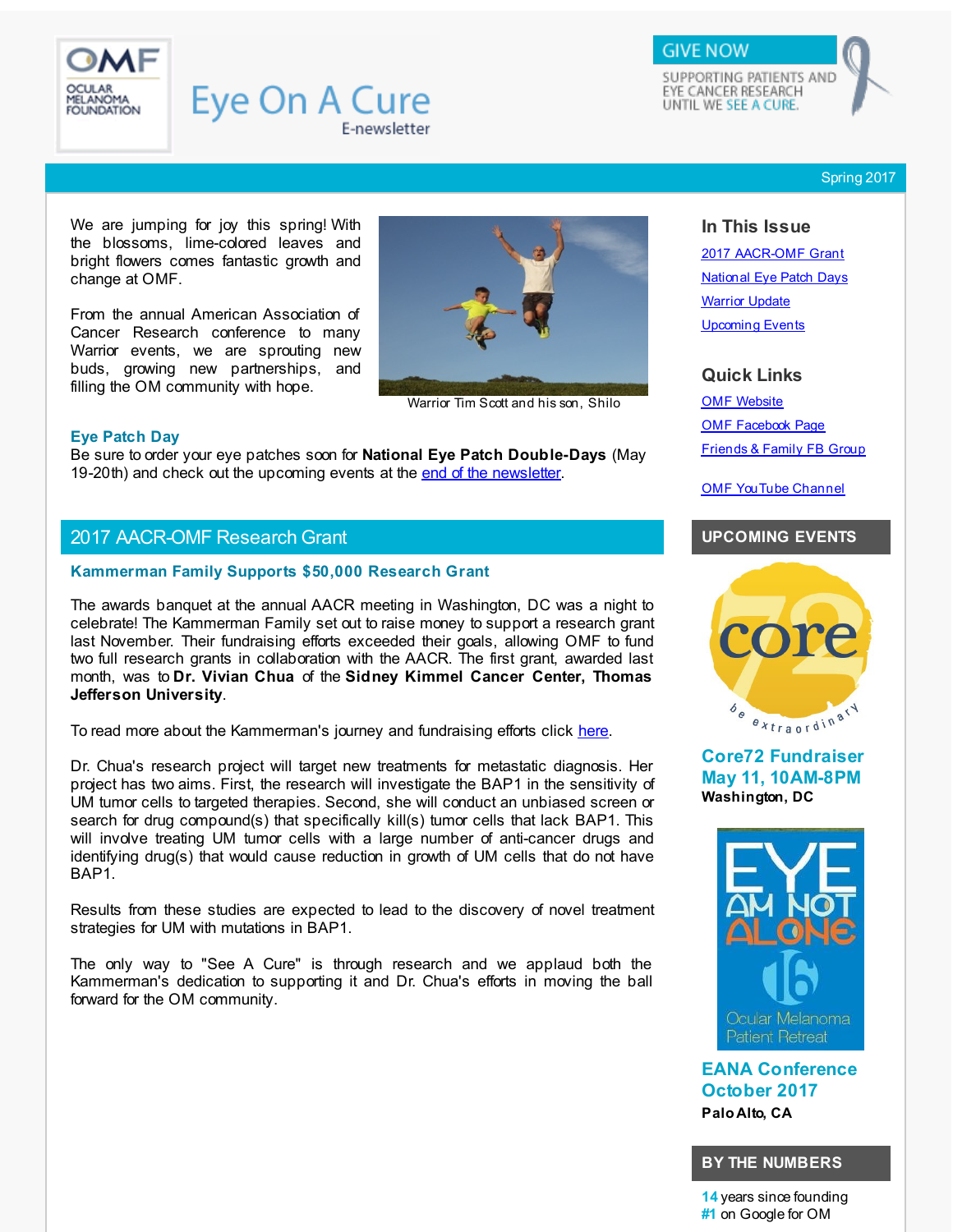

Left to Right: Holly Abbe (OMF Director), Nancy Davidson MD (AACR President), Dr. Vivian Chua (grant recipient), Maura Kammerman, and David Kammerman

# National Eye Patch Days

What's better than one Eye Patch Day? Two days to wear an eye patch! May 19th and 20th are **National Eye Patch Days!** Help us spread awareness by wearing an eye patch to work, to school, to the PTA meeting, to lunch with friends, to Saturday's sporting events, or to the gym. Hand out eye patches to friends and family and invite them to join you in this effort. Or host an eye patch party! Then, post pictures to social media.

Send an eye patch request to [holly@ocularmelanoma.org](mailto:holly@ocularmelanoma.org) by May 12th to receive eye patches.

Check out our National Eye Patch video from last year's amazing efforts:

View our videos on YOU Tube

**3,487** Facebook 'likes' **2,406** Forum members **7,588** Twitter followers **114k** annual web visitors **\$50k** given as TAG/PAP Awards **\$200k** given for Research **Grants** 

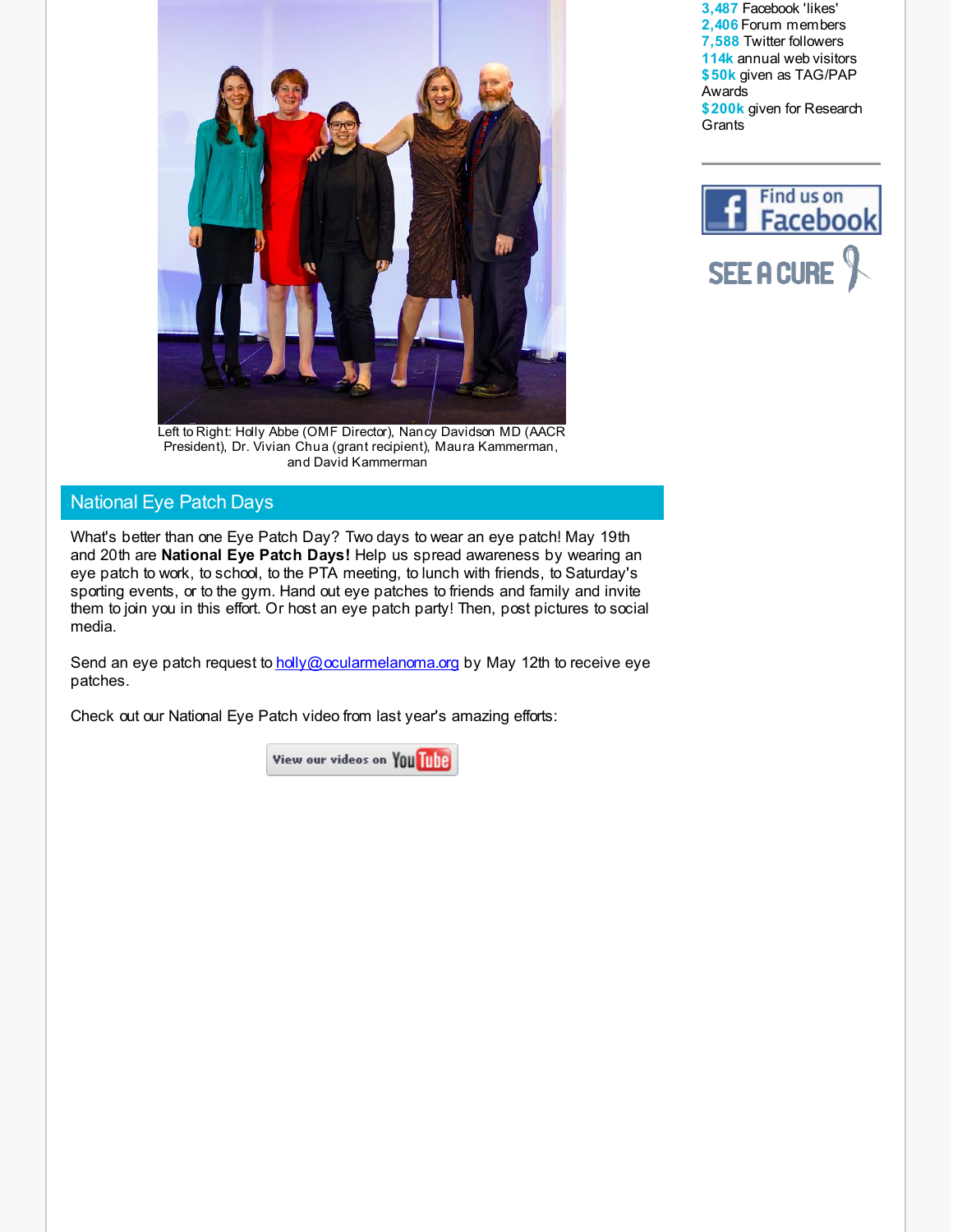

# Warrior Fundraising Spotlight

### **Tim Scott Raises \$10,000 for OM Research**

Tim was diagnosed with OM in 2012 during a routine eye exam. For the past five years, Tim has helped raise money for OM patient support and research.

Tim's most recent fundraising effort was running the Mount Diablo 50K in northern California where he raised over **\$10,000**.

Early on in his diagnosis, Tim decided to focus his energy on helping bring awareness to this rare disease. He



has combined his love of outdoors and extreme sports with fundraising efforts. Find out more about **Tim's [journey](http://r20.rs6.net/tn.jsp?f=001AcDbsTb8CeQZvFqtzMl_MKMXUK5SU0uZ1jKzrL9nyks_2JJMfykZOICiggftuWpNoMsS_7vL3VHfDKIRN1fIxp7rRNxL64a3lAEyJmyletKzG9jK_vk47VADfVAfiMUVoFxtV5Z4t9grHPme8E8ax1CPIEG52uq5z_CyrWnHhzjdjunHHZeIPwOx18zE8abbxYoTcbVKoWnSNWHRDPRVZc0ct6TxXe3qc5aoaEwaAnB9pcPhrZFLW289iSK9X8zeggKRIfUiuP4XgAdh1Xs0Ayy7jSyej_9_CNtamfhdRznQJDcGgamssb9MrtqaIprebm44SLB13r8=&c=&ch=)** on our Warrior Spotlight page.

### **3rd Annual Lisa Spiers 5K**

It was another beautiful spring Warrior event! Members of the Kilmarnock, VA community gathered to participate in the third annual Lisa Spiers 5K.

The Kilmarnock Baptist Church hosted the event. A local radio station provided upbeat music while volunteers cheered and handed out water. In its third year, the Lisa Spiers 5k has raised over **\$15,000** for OMF.

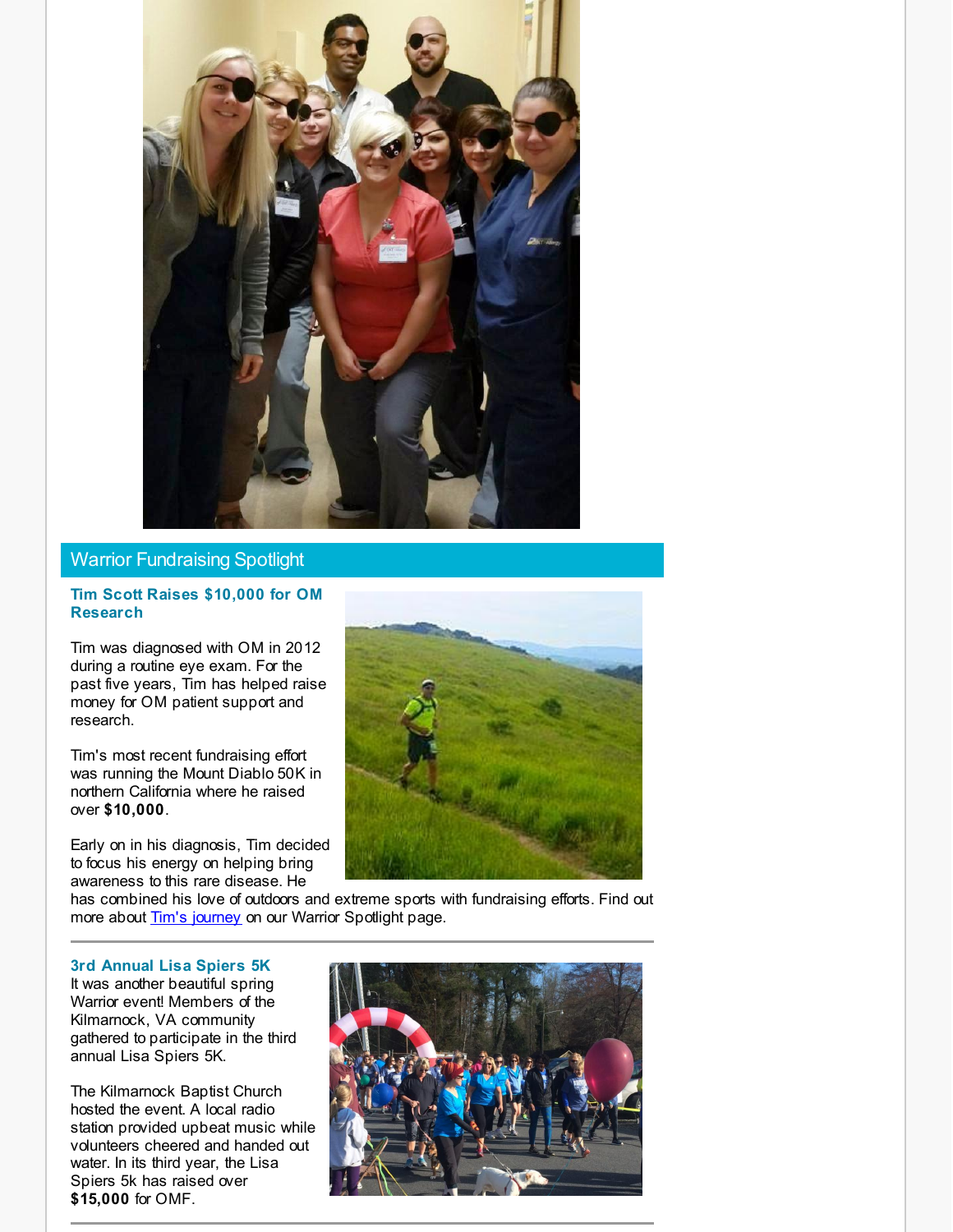#### **200 Miles of Awareness**

For the second year in a row, OMF put together a relay team to participate in the 200 mile Colonial Relay. Team members ran from Charlottesville to Williamsburg April 28-29.

The team spread awareness by wearing "See A Cure" t-shirts, decorating the team vans with



the OM message, and handing out "See A Cure" magnets. However, the best awareness efforts occurred when we answered the common question, "What is OM?"

The sobering part of the race was realizing that every mile we ran represented 10 individuals who will be diagnosed each year with ocular melanoma. The optimistic part of the race was watching the teamwork and knowing that the same sense of "community" and "team" is what helps our OM community find hope.



# **Upcoming Events**

### <span id="page-3-0"></span>**Shopping for a Cause**

Who loves to shop? Combine your love of shopping with fighting cancer. For the second year in a row, Joanne Barlia is teaming with [Core](http://r20.rs6.net/tn.jsp?f=001AcDbsTb8CeQZvFqtzMl_MKMXUK5SU0uZ1jKzrL9nyks_2JJMfykZOANJVLrt88KpdLA92dkZOFlkJHeuEaZGbLBNK6RYywZ0kPapL6AcVWHfEwM-Y34cH7h5kMGFxuOC_s3W1vSY4tbJtFsripF-yzqy6V0rQCiJgrEnHZWzBVMP0GAGUPQpBKB7u-rJ3K7dX-8TP-3O_knOrTq4-HozZUQK8OPfkk12k1DQ2fEXgTXe-3hidKxFiUcM2lLkk5HPQmW1eSL8F3O4M_Z7iqdZteyDZ9BynMpH-LRsrTCvxvWpMq1_lzr-Hg==&c=&ch=) 72 (a boutique for athletic apparel) to raise money for OMF.

Join us on May 11th from 10-8pm at Core72 Cathedral Commons, 3316 Wisconsin Ave, NW, Washington DC. 15% of all sales will go toward OM patient support and research.



### **Interested in Putting On A Warrior Event?**

The Warrior [Fundraising](http://r20.rs6.net/tn.jsp?f=001AcDbsTb8CeQZvFqtzMl_MKMXUK5SU0uZ1jKzrL9nyks_2JJMfykZOMCW_EvNGVLLxLlI4iuJlYMTTM3K6wRiB7lfWS1l2Nqbs1SDgP1fLWN6Fc2gU-l1Eb3ycqrbPlINasNWJeYRRMn53WxNXGmAGEu7s2SqTXpbTm_36FvCg9gfvi9E_WWC_-JlhawOb6y4dOqJI-ShzN2Lf0a9RP60Fy10AsiOA0zeDlhpdsxqSvBwy2673fi4G4XiB-fTVRLXTr4odawW_mX7QDQEHSPuzrKD5gtf2OZq48iGs-KqZXllSbsjwYnaU6BaswocHMCutOHn-GEJXcKlkGW-FL3UiNyBMXZbgrSz&c=&ch=) Program is OMF's platform to empower members of the OM community to contribute their own time, talent and treasure. We work with YOU to put on an event or do something amazing - whether it's hosting a BBQ at your home, running a 10k or hosting an awareness event at your child's school. We can supply you with helpful instructions and best practices, plenty of giveaways (brochures, SEE A CURE sunglasses, t-shirts, etc.), and even additional volunteers and funds to make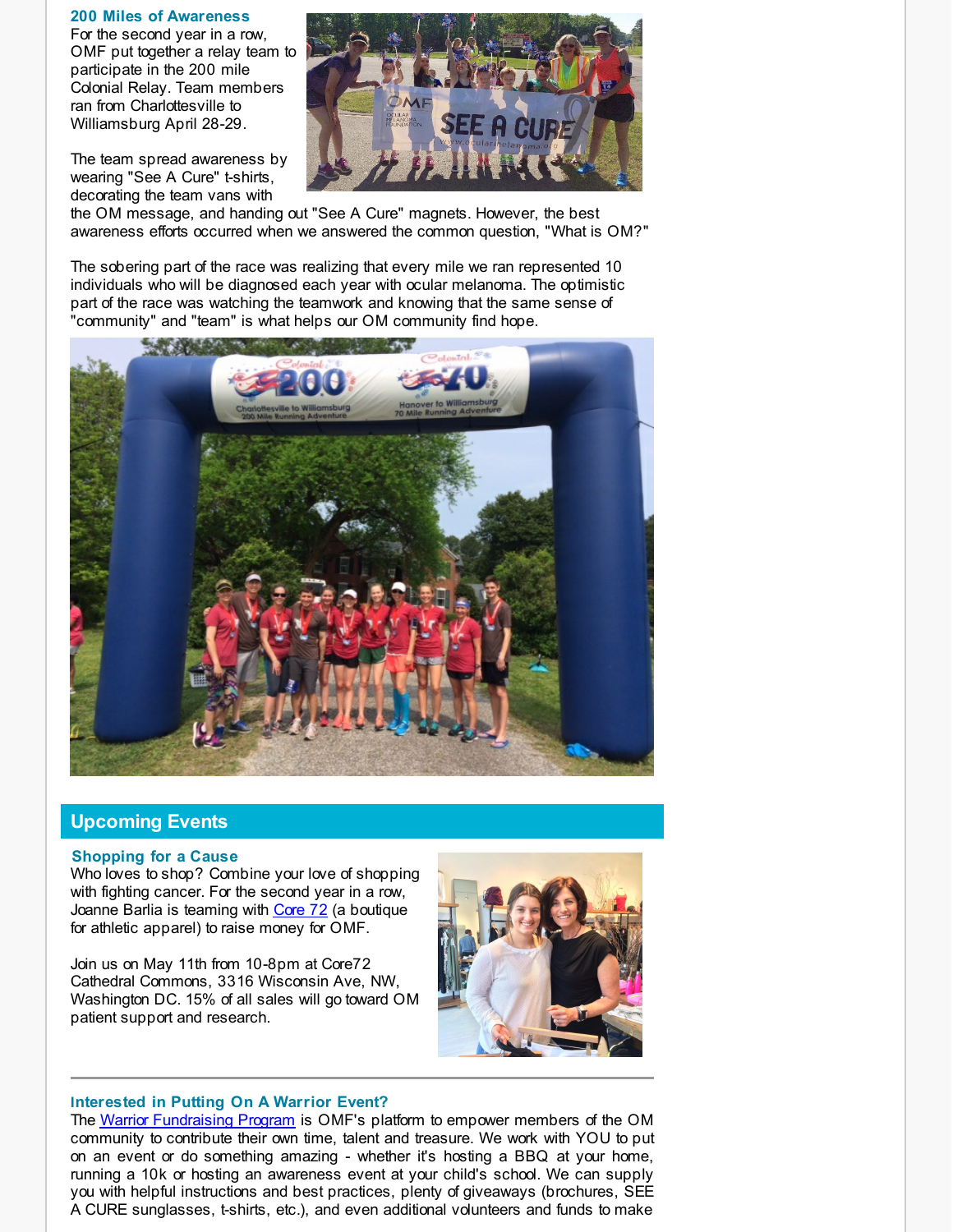it a success! We can also work alongside you to ensure your event raises awareness of OM and funds for OMF research initiatives.

To learn more or to get your event planning started today, drop Holly, OMF's Warrior Program Director, a note at [holly@ocularmelanoma.org](http://r20.rs6.net/tn.jsp?f=001AcDbsTb8CeQZvFqtzMl_MKMXUK5SU0uZ1jKzrL9nyks_2JJMfykZOCLrmYDgbt_0MZLfTgsdyAtL8afM0hFp_8R9ot_3aK879qpOny85__vHqmU62E3iY6q9SuI2AfOA8c11gudJE7Q64RRLtc5PmdzdVqEtiueagooLIsE_SxkdX1vy6q9N9bs0SlWsysjz6OJViFp1R_ihyewxT6W1-472uTJMbVGx-49SE7B9d2xnBsPRZFR991KELbZ8AR8xA5hlN7iiKhvKAuXMq4K-0xfQe_j8-dEX1rE95Uc6zeSunQXsKkk-a4WMPyt5yO8ckys79sfxzxZBtPkEDsvdHU3IEKnuw7c2IL-8zc_-hY3yr72GjDibNkyGMv5jk4VC4a-HneHOGdsqqZxHrtTXlA==&c=&ch=). Or click on the link below to fill out our online Warrior Worksheet and start the creative process.



# **More Spring 2017 Pictures**



**Getting ready for the Colonial 200 Relay**



**Dr. Bill Harbour and his research team at the AACR Conference**